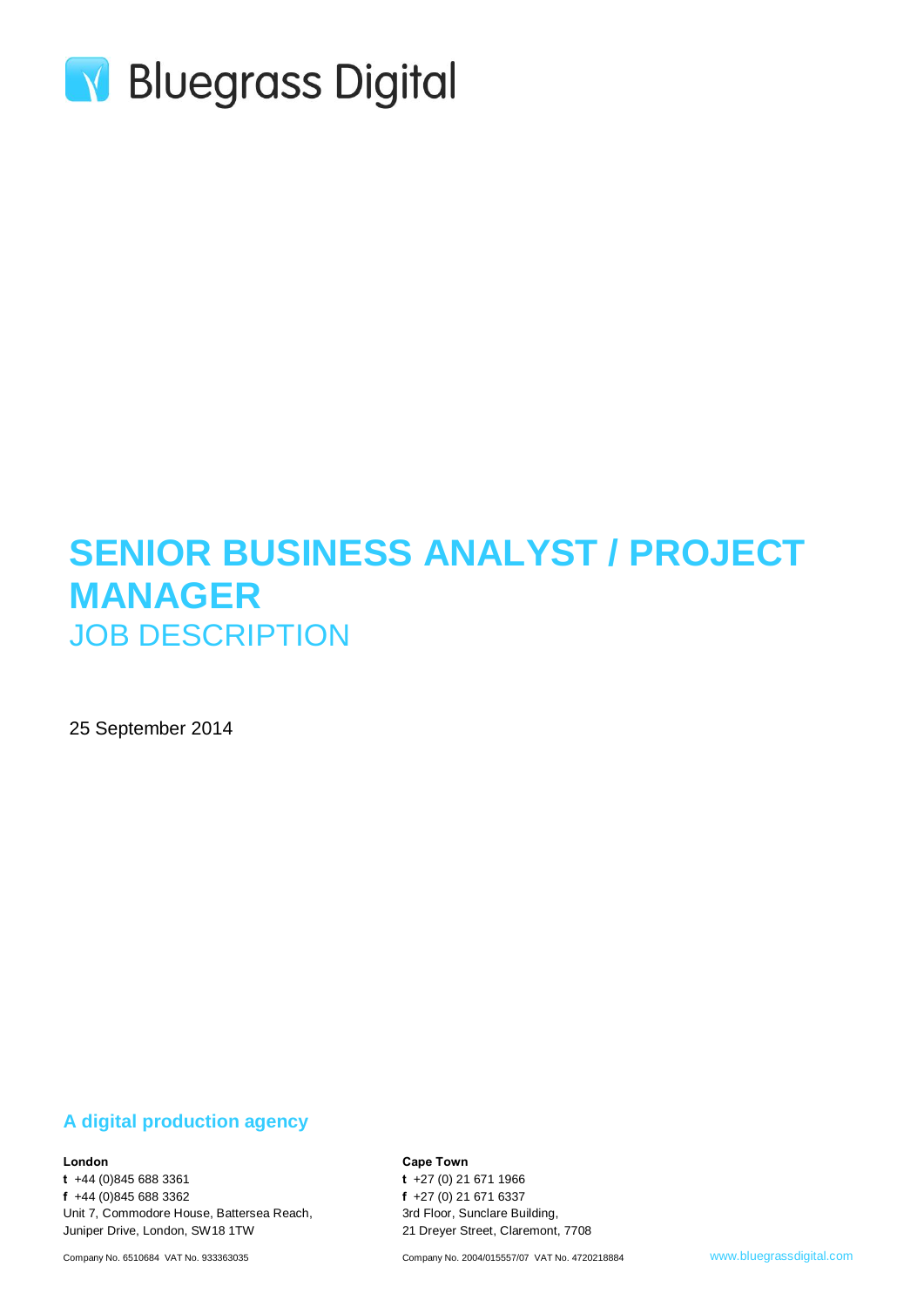## **OVERVIEW**

Bluegrass Digital is a leading digital production agency, working with both South African and International client accounts. We are looking for a dynamic and resourceful Senior Project Manager to join and lead the project management team. You will oversee and input into all projects.

You will work closely with clients to ensure the successful management and delivery of your projects. The Operations Director will oversee your work to ensure the quality and fulfilment of Bluegrass Digital's products and services.

It is essential that you understand internet technologies and terminology and the workflow of a typical digital project lifecycle. You will have experience working in a digital agency environment and have a good working understanding in project planning, project management, client expectation management, risk management and pressure situation management.

### **Key Requirements**

- A degree or similar qualifications
- 3+ years of project management or business analyst experience within an IT or agency environment
- Experience interfacing with clients and managing client expectations
- Experience creating BRS, SOW, FSD, MS Project Plan documentation for web projects
- Experience working with Agile / SCRUM methodologies and ability to help refine & implement this process
- Plan resourcing, track timelines and provide feedback to the Operations Director on team project progress
- **Experience using project management tools like Redmine / Jira etc**
- End to end project testing and ability to implement 'Testing & QA' processes into our SDLC (where no 'formal' processes may exist).
- Good knowledge of the terminology and technical aspects related to web & mobile development
- Excellent organisational and time management skills
- Prepared to travel, if necessary

### **Key Responsibilities**

- Managing your own set of more complex (bigger budget) client projects
- Meet daily/weekly with the PM team to ensure all projects are on track
- Oversee the internal SCRUM process
- You will be the first point of contact for the PM team and for clients to escalate any project issues.
- You will quality check and input into every Cost Estimate, Proposal, SOW, Project Plan, UX/Wireframes, FSD's and Testing processes for all projects
- Analyse and advise on all client project requirements; technical solutions development; and technical issues from a client management perspective
- Implement a formal testing & QA process that we can then sell into clients as a standalone testing service
- Input into development and technical discussions